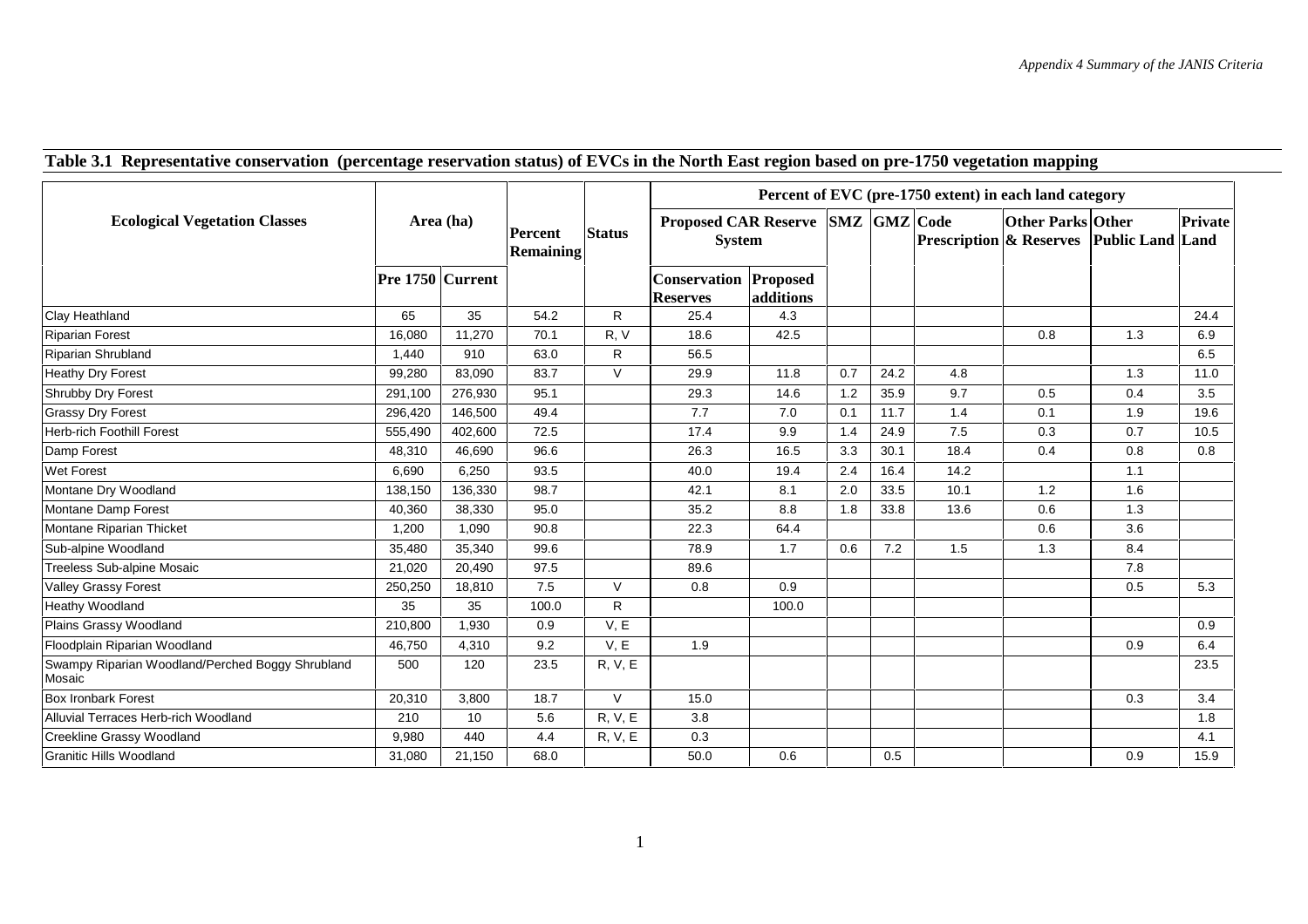## *North East Regional Forest Agreement Directions Report*

| Rocky Outcrop Shrubland/Herbland Mosaic                | 3,480 | 3,230 | 92.9 |     |      | 15<br>، ب، |  |  | ີ<br>ు.ం        |
|--------------------------------------------------------|-------|-------|------|-----|------|------------|--|--|-----------------|
| <b>Wetland Formation</b>                               | 3,670 | 250   | 6.8  | . . |      |            |  |  | <b>െ</b><br>0.O |
| Gilgai Plain Woodland/Wetland/Heathy Dry Forest Mosaic | 760   | 530   | 69.8 |     | 66.9 |            |  |  | റ റ<br>$\sim$   |
| Spring Soak Herbland                                   |       |       | 24.4 | к.  | ∪.∪  |            |  |  | 23.0            |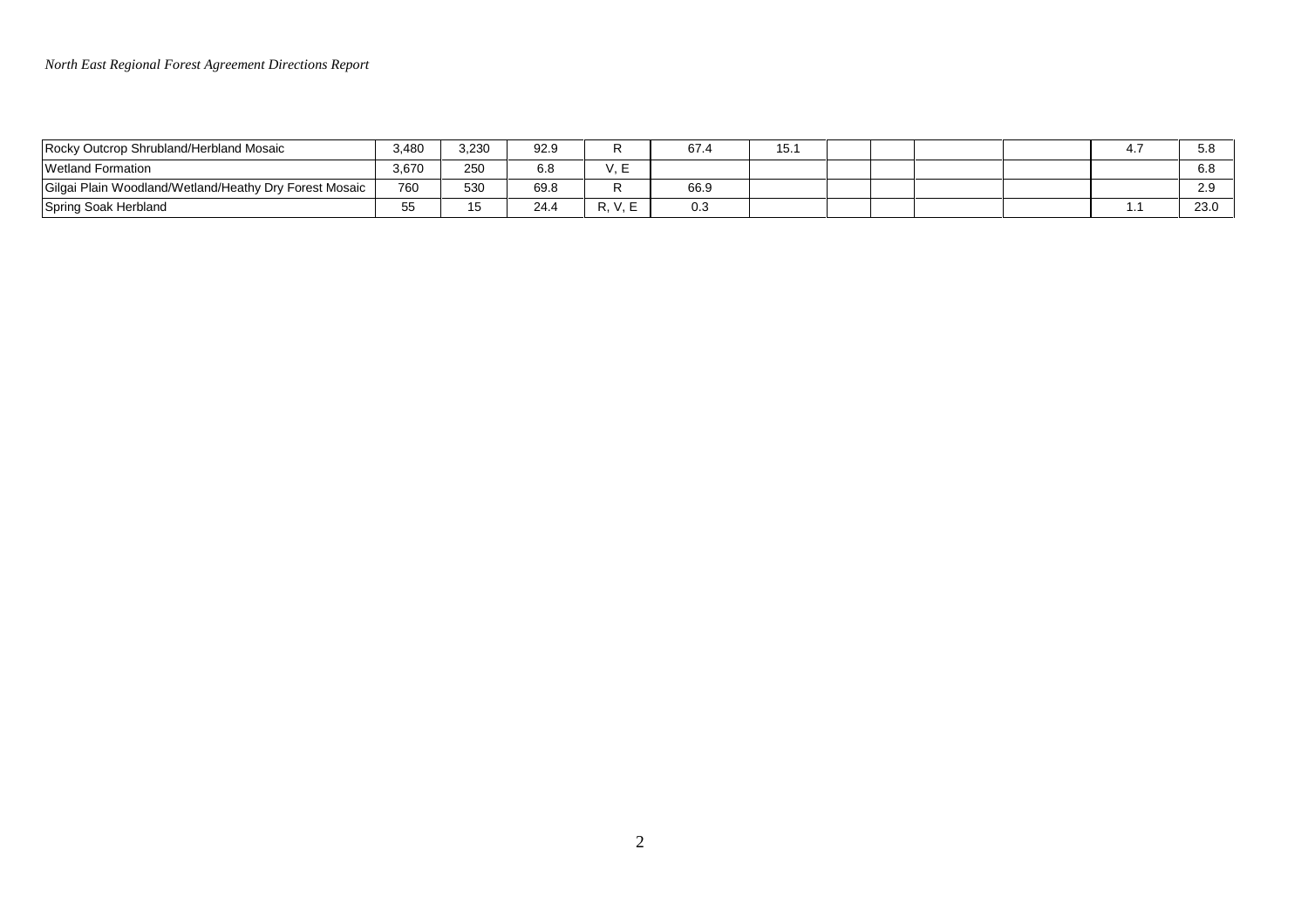## **Table 3.1 Continued**

|                                                                                         | Area (ha)        |       | <b>Percent</b><br><b>Remaining</b> |               | Percent of EVC (pre-1750 extent) in each land category |           |  |                     |                                    |                          |                         |         |  |  |
|-----------------------------------------------------------------------------------------|------------------|-------|------------------------------------|---------------|--------------------------------------------------------|-----------|--|---------------------|------------------------------------|--------------------------|-------------------------|---------|--|--|
| <b>Ecological Vegetation Classes</b>                                                    |                  |       |                                    | <b>Status</b> | <b>Proposed CAR Reserve</b><br><b>System</b>           |           |  | <b>SMZ</b> GMZ Code | <b>Prescription &amp; Reserves</b> | <b>Other Parks Other</b> | <b>Public Land Land</b> | Private |  |  |
|                                                                                         | Pre 1750 Current |       |                                    |               | <b>Conservation Proposed</b><br><b>Reserves</b>        | additions |  |                     |                                    |                          |                         |         |  |  |
| Alluvial Terraces Herb-rich Woodland/Creekline Grassy<br><b>Woodland Mosaic</b>         | 340              | 35    | 10.3                               | R, V, E       |                                                        |           |  |                     |                                    |                          |                         | 10.3    |  |  |
| <b>Riverine Escarpment Scrub</b>                                                        | 680              | 520   | 76.2                               | R             | 22.4                                                   | 39.0      |  |                     |                                    |                          | 4.1                     | 10.7    |  |  |
| Swampy Riparian Woodland                                                                | 5,210            | 2,010 | 38.5                               | $\vee$        | 8.4                                                    | 18.0      |  |                     |                                    |                          | 2.6                     | 9.5     |  |  |
| Riparian Mosaic - North East                                                            | 6,730            | 2,600 | 38.6                               | R, V          | 6.0                                                    | 24.2      |  |                     |                                    | 0.1                      | 3.8                     | 4.4     |  |  |
| Valley Heathy Forest                                                                    | 1,750            | 95    | 5.4                                | R, V, E       | 0.7                                                    |           |  |                     |                                    |                          |                         | 4.7     |  |  |
| Alluvial Terraces Herb-rich Woodland/Plains Grassy<br><b>Woodland Complex</b>           | 1,090            | 20    | 1.7                                | R, V, E       | 1.6                                                    |           |  |                     |                                    |                          |                         | 0.1     |  |  |
| Alluvial Terraces Herb-rich Woodland/Valley Grassy Forest<br>Complex                    | 920              | 20    | 2.3                                | R, V, E       | 0.2                                                    |           |  |                     |                                    |                          |                         | 2.1     |  |  |
| Grassy Dry Forest/Rocky Outcrop Shrubland/Herbland<br>Mosaic                            | 950              | 190   | 19.8                               | R, V          |                                                        |           |  |                     |                                    |                          | 4.1                     | 15.7    |  |  |
| <b>Grassy Woodland</b>                                                                  | 86,740           | 4,470 | 5.2                                | V, E          | 0.2                                                    | 0.5       |  |                     |                                    |                          | 0.2                     | 4.2     |  |  |
| Perched Boggy Shrubland                                                                 | 1,730            | 300   | 17.2                               | V, E          |                                                        | 0.9       |  |                     |                                    |                          |                         | 16.2    |  |  |
| Plains Grassy Woodland/Floodplain Riparian Woodland<br>Complex                          | 7,880            | 270   | 3.5                                | V, E          |                                                        |           |  |                     |                                    |                          |                         | 3.4     |  |  |
| Plains Grassy Woodland/Rainshadow Grassy Woodland<br>Complex                            | 2,730            | 20    | 0.8                                | R, V, E       |                                                        |           |  |                     |                                    |                          |                         | 0.8     |  |  |
| Plains Grassy Woodland/Valley Grassy Forest Complex                                     | 1,940            | 20    | 1.1                                | V, E          |                                                        |           |  |                     |                                    |                          |                         | 1.1     |  |  |
| Plains Grassy Woodland/Valley Grassy<br>Forest/Rainshadow Grassy Woodland Complex       | 2,400            | 110   | 4.5                                | R, V, E       |                                                        |           |  |                     |                                    |                          |                         | 4.5     |  |  |
| Valley Grassy Forest/Box Ironbark Forest Complex                                        | 1,640            | 130   | 8.0                                | R, V, E       |                                                        |           |  |                     |                                    |                          |                         | 8.0     |  |  |
| Gilgai Plain Woodland/Wetland Mosaic                                                    | 9,900            | 480   | 4.9                                | R, V, E       | 2.8                                                    |           |  |                     |                                    |                          |                         | 2.0     |  |  |
| Riparian Forest/Swampy Riparian Woodland Mosaic                                         | 4.640            | 390   | 8.4                                | V.E           | 0.2                                                    | 0.7       |  |                     |                                    |                          | 0.1                     | 7.4     |  |  |
| Plains Grassy Woodland/Creekline Grassy<br>Woodland/Floodplain Riparian Woodland Mosaic | 3,880            | 55    | 1.4                                | R, V, E       |                                                        |           |  |                     |                                    |                          |                         | 1.4     |  |  |
| Plains Grassy Woodland/Creekline Grassy                                                 | 8,310            | 350   | 4.2                                | V, E          |                                                        |           |  |                     |                                    |                          |                         | 4.2     |  |  |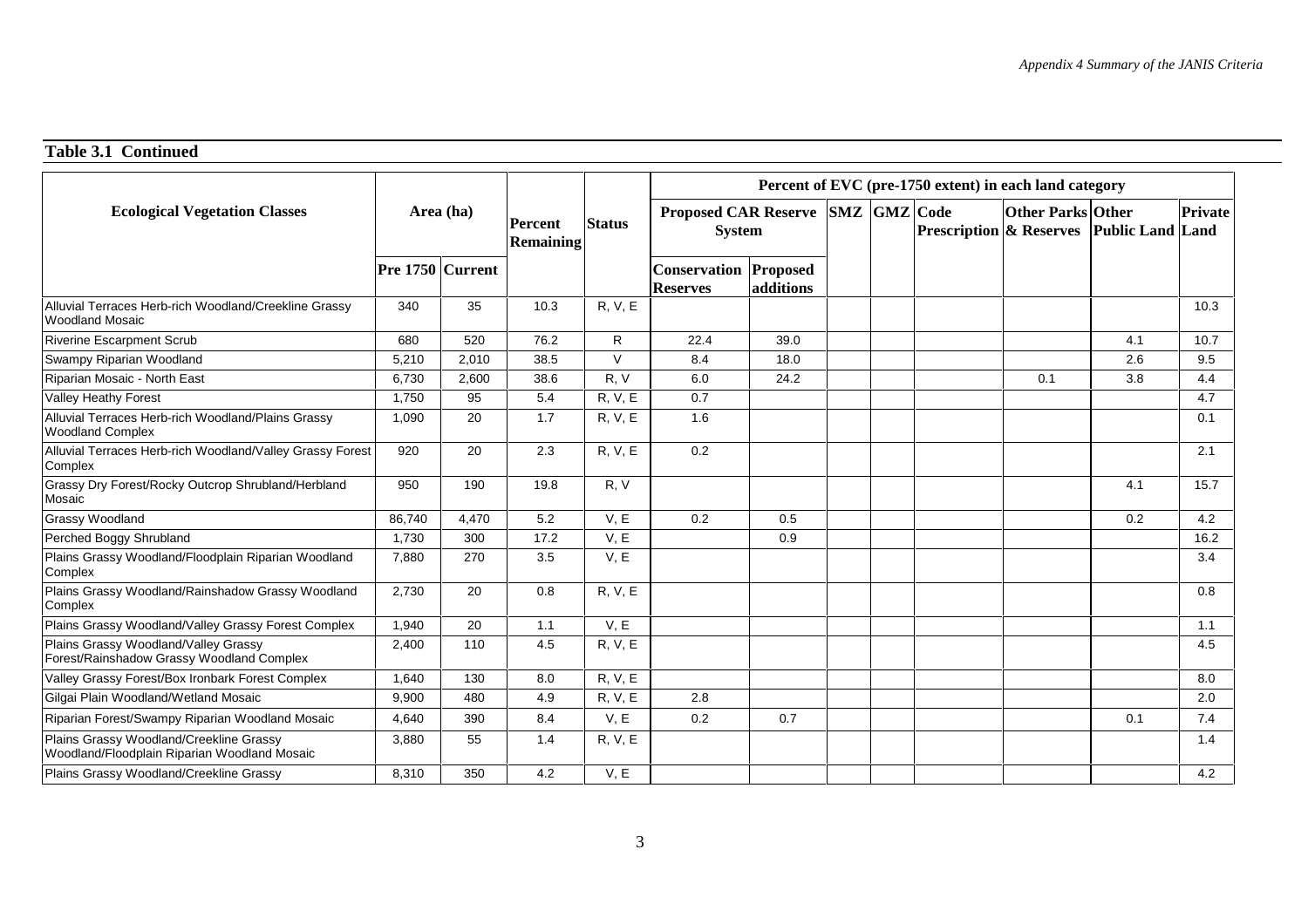| Woodland/<br>n Mosaic                                                                                |     |     |  |  |  |  |  |
|------------------------------------------------------------------------------------------------------|-----|-----|--|--|--|--|--|
| <b>Moodland Mosaic</b><br>$'$ / $\sim$ $\sim$<br>$-$<br>Plains<br>unass<br>wes<br>ν αιισγ<br>: כוחוד | 580 | υ." |  |  |  |  |  |